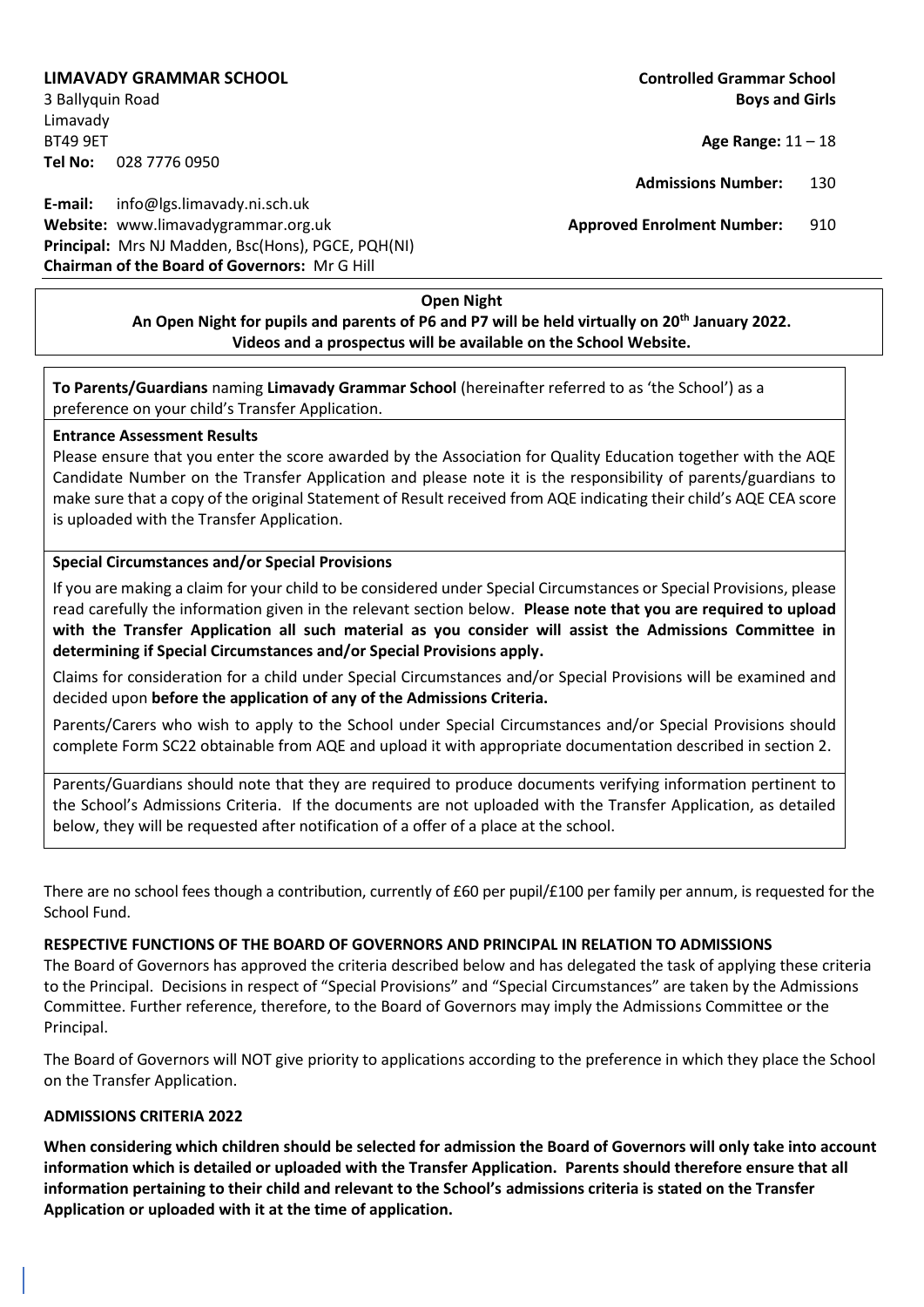## **What criteria must a child meet to gain entrance to Limavady Grammar School?**

The School will use the following Admissions Criteria which will be applied in the order in which they are set out until the point where the admissions number is reached. In the event of over-subscription in the case of the first or subsequent criteria the next criterion will be applied in order:

- 1 Children resident in Northern Ireland at the time of their proposed admission will be selected for admission to the School before any child not so resident;
- 2 Children who have taken the Common Entrance Assessment administered by AQE, subject only to the consideration of applications claiming 'Special Circumstances' and 'Special Provisions' as defined below. Places will be allocated in strict rank order of the Age Standardised Scores, starting with the highest score and working in descending rank order. Parents/Guardians of applicants are advised to record the Age Standardised Score awarded by AQE and the AQE Candidate Number on the Transfer Application and attach a copy of the original statement of result to the Transfer Application.

If two or more pupils are eligible for the final remaining place or places because they have equal Age Standardised Scores, then the following sub-criteria shall be applied in the order set down:

- a) A child with a sibling<sup>\*</sup><sub>1</sub> currently enrolled at the School at date of application (state name(s) and **registration group(s) on the Transfer Application)**;
- b) A child who is the eldest child\*<sub>2</sub> in the family (details to be supplied on the Transfer Application). Proof of eldest child should be uploaded with the Transfer Application – a letter on headed note paper, stating that the child is the eldest child and that the family is known to the verifier, from one of the following who is not a family member of the applicant: a Primary School Principal, a medical practitioner, a solicitor, an elected public representative, a member of the clergy or a police officer.;
- c) Oldest pupils first (established by date of birth as entered on the Register of Births or the Adopted Children's Register);

In the event that two or more of the children who have applied have the same dates of birth (as entered on either of the said Registers) a random selection will be applied based on a computer programme. The said process is carried out by means of a computer programme which, for each applicant, generates a ranking number using the details from the Transfer Application as the seed for a random number generator. The random number generated for any given applicant is dependent only on the applicant's name (as entered on the Transfer Application), and is not affected by the details of any other applicant. Applicants with the lowest ranking numbers will be given places up to the number of places available.

If there are still places available after all the children who have been entered for AQE's Common Entrance Assessment or are accepted as having Special Provisions and Special Circumstances have been considered, the above criteria (labelled a-c) shall be applied, in the order set down, to children who have not been entered for the Common Entrance Assessment administered by AQE.

- $*_1$  Sibling defined as 'child of the family'. This covers children fostered, adopted or half-brothers and sisters and orphaned cousins being brought up within a family.
- $*_2$  Eldest child defined as:

(a) "children who at the date of their application, are the eldest child of the family as evidenced by date of birth. This wording covers "only" children and is also intended to treat twins (or other multiples) as joint eldest. (b) in circumstances where a family has not had the opportunity to have the eldest child already and currently enrolled in the School by reason of an older sibling being unable to attend mainstream school but who attended a Special School, then for the purposes of this criterion the eldest child shall be deemed by the Board of Governors to be the Child next eligible to apply for admission to the School.

## **SPECIAL CIRCUMSTANCES AND SPECIAL PROVISIONS**

Claims for consideration for a child under Special Circumstances and Special Provisions shall be examined and decided upon **before the application of any of the Admissions Criteria**.

The purpose of a claim for Special Circumstances and/or Special Provisions is so that a child can be assigned a score equivalent to that which he or she would have obtained in the AQE Common Entrance Assessment under normal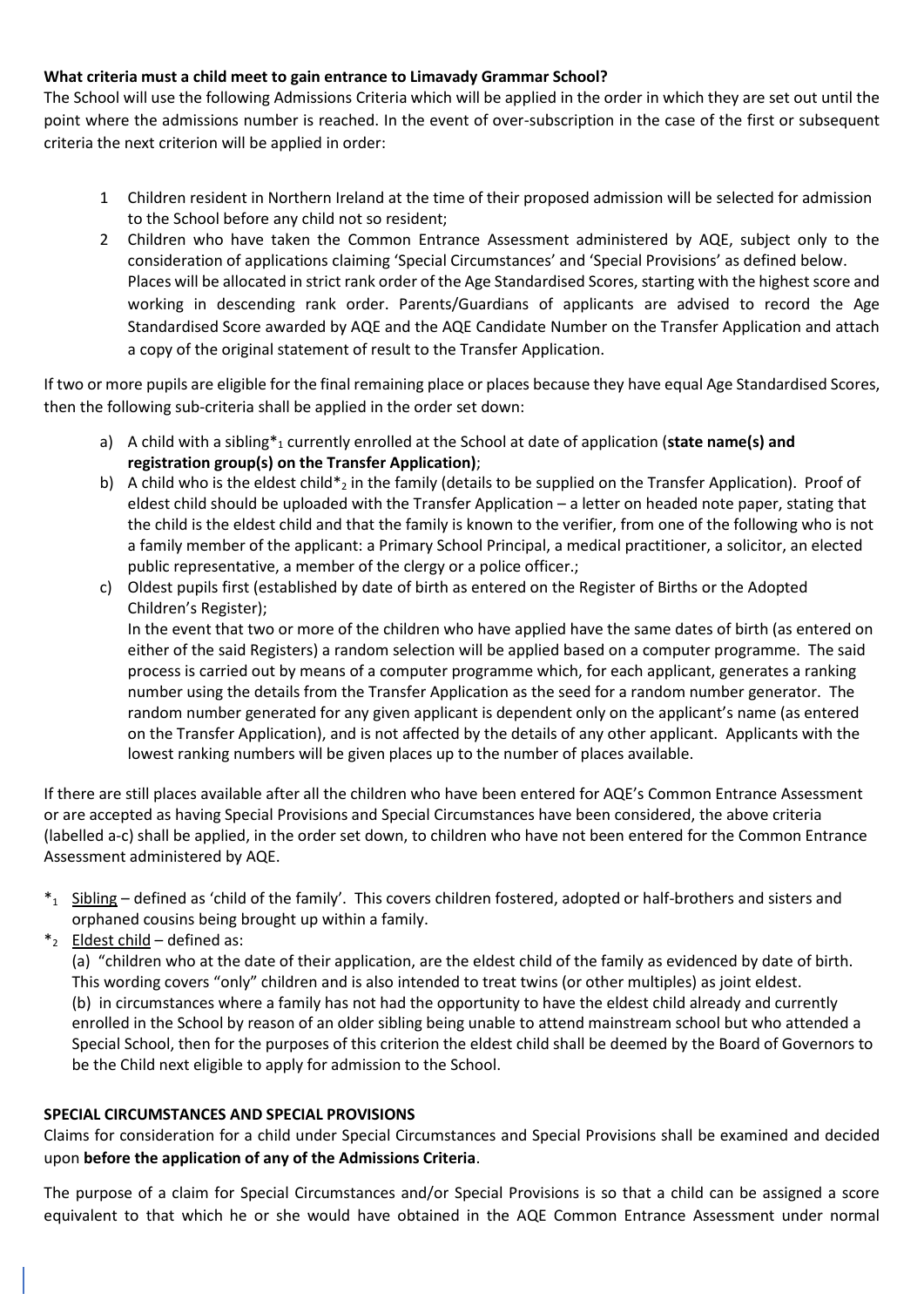conditions. Consideration of a claim for Special Circumstances and/or Special Provisions consists of two parts: the first requires the consideration of whether there is sufficient material to permit a child to be considered as having Special Circumstances or attracting Special Provisions, or both; if a child is permitted to be considered as having Special Circumstances or as attracting Special Provisions or both, the second part of the consideration requires an educational judgement to be made on the totality of the material presented to the School's Admissions Committee so that a mark equivalent to that which the child would have obtained in the AQE Common Entrance Assessment under normal conditions can be awarded.

**It is for parents/guardians to present all such material as they consider will assist the Admissions Committee in performing both parts of the consideration described above. It should be noted by parents/guardians that both parts of the consideration referred to involve an exercise in judgement and not precise calculation.** 

## **Educational Evidence which could support a claim for Special Circumstances and/or Special Provisions**

In reaching the educational judgement needed to award the mark that the child would have obtained in the AQE Common Entrance Assessment under normal circumstances, the Admissions Committee will consider any material presented (and attached to the Transfer Application) in support of the application. This material may include any or all of the following:

- (i) The score awarded by AQE in the CEA (if the child sits two or three AQE CEAs) or the raw score awarded by AQE in the CEA, where only one assessment was taken because of illness, self-isolation or other unforeseen circumstances;
- (ii) The results for the child of any standardised tests conducted in Year 5, Year 6 and Year 7 and the results in any end of year tests in English and Mathematics;
- (iii) Comparative information from the Primary School, including the results, without names, for other children in the child's Year 7 class of any standardised tests conducted in Year 5, Year 6 and Year 7 and the results in any end of year tests in English and Mathematics;
- (iv) Any other relevant material.

**The onus is on the parents/guardians to ensure that a copy of Form SC22 (obtainable from AQE) together with all supporting evidence, is attached to the Transfer Application at the time of application.**

### **SPECIAL CIRCUMSTANCES**

The School has academic performance as its first criterion, subject only to the consideration of medical or other problems which may have affected a child's performance in AQE's Common Entrance Assessment and which are supported by documentary evidence of a medical or other appropriate nature. These 'medical or other problems' are commonly referred to as 'Special Circumstances'.

Parents/Guardians who wish to apply, on behalf of their child, to the School under 'Special Circumstances' should complete Form SC22 obtainable from AQE and attach it, with appropriate documentary evidence, to the Transfer Application. Parents/Guardians should note that where there is independent evidence available it should be supplied.

# **The onus is on the parents/guardians to ensure that a copy of Form SC22 (obtainable from AQE) together with all supporting evidence, is attached to the Transfer Application at the time of application.**

Please note:

• If a claim for the consideration of Special Circumstances is made in respect of matters for which Special Access arrangements were granted by AQE, the Admissions Committee will take into account the fact that the child was granted Special Access arrangements for those matters.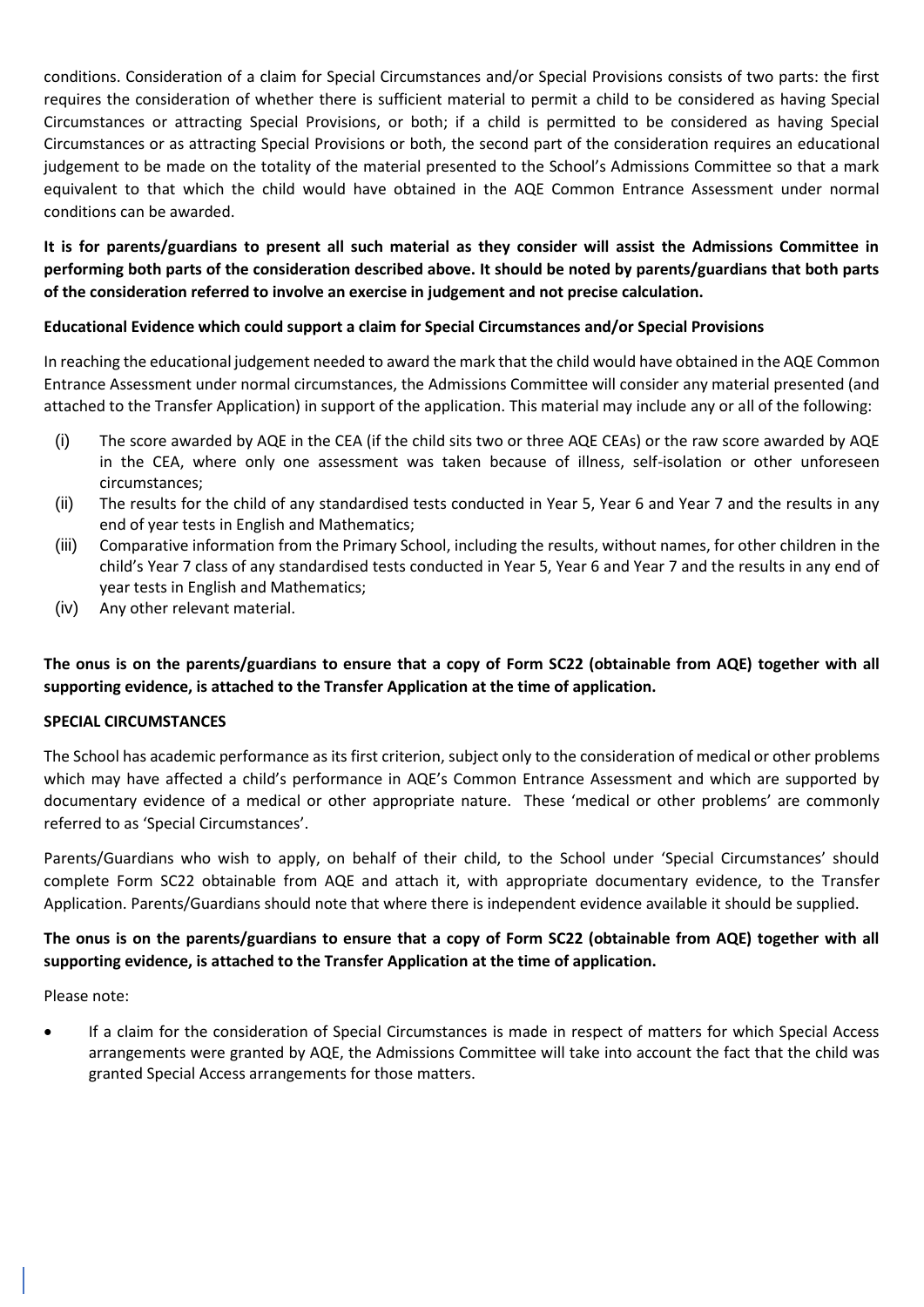# **Details of Medical or Other Problems which could contribute to a claim for Special Circumstances**

Where it is claimed that a pupil's performance in AQE's Common Entrance Assessment has been affected by a medical or other problem, **it is the responsibility of the parents/guardians to set out in the Form SC22 the precise details of the problem and attach documentary evidence of its existence to the Transfer Application.** 

Where the problem is a medical one of short term duration which affected the child only at the time of the AQE Common Entrance Assessment, parents/guardians should be aware that the school will attach greater weight to evidence indicating that the child was examined by a medical practitioner in relation to the illness at the time of the assessments. For children who have tested positive for COVID-19, documentary evidence such as a positive PCR test result should be included.

If the claim is for other than a medical problem, it is the responsibility of the parents/guardians to set out precise details of the problem on the Form SC22 and to provide appropriate, documentary evidence to corroborate its existence.

# **In both such cases, it will be the responsibility of the parents/guardians to provide the School's Admissions Committee with evidence which reflects the child's academic ability.**

In assessing a claim for Special Circumstances the Admissions Committee will first of all determine, on the basis of all the documented evidence made available to it at the time of reaching its decision, if the claim is to be upheld. Only if the claim is upheld will the Admissions Committee then make a final decision on whether or not (and by how much) the Age Standardised Score awarded by AQE and attained by the child should be adjusted. Any revised score will then be placed at the appropriate point within the rank order of all the children who have been awarded an Age Standardised Score. The Admissions Criteria shall then be applied.

## **SPECIAL PROVISIONS**

Special Provisions will apply to children who fall into any one of the following categories:

- (a) Children whose parents/guardians wish them to transfer from schools outside Northern Ireland;
- (b) Children who have received more than half their primary education outside Northern Ireland;
- (c) Children entered for the AQE Common Entrance Assessment, who, because of unforeseen and **serious** medical or other problems (including absence due to the child having COVID-19 or the need for the child to self-isolate due to COVID-19) which are supported by appropriate documentary evidence, were unable to participate in any or all of the assessments.

# **In all three such cases, it will be the responsibility of the parents/guardians to provide the School's Admissions Committee with evidence which reflects the child's academic ability. Parents/Guardians should note that where there is independent evidence available it should be supplied.**

Note: It is expected that, other than children who took up residence in Northern Ireland after 24 September 2021, all those seeking admission should sit the AQE Common Entrance Assessment.

Parents/Guardians who wish to apply to the School under Special Provisions should complete Form SC22 obtainable from AQE, stating the precise reason why they believe the child is eligible for consideration under Special Provisions. This should be attached to and sent, with the Transfer Application, with appropriate documentary evidence. For children who have tested positive for COVID-19 documentary evidence such as a positive PCR test should be uploaded with the Transfer Application.

# **The onus is on the parents/guardians to ensure that a copy of Form SC22 (obtainable from AQE) together with all supporting evidence, is attached to the Transfer Application at the time of application.**

The Admissions Committee will consider the application for Special Provisions. Where this is accepted, the following procedure will apply: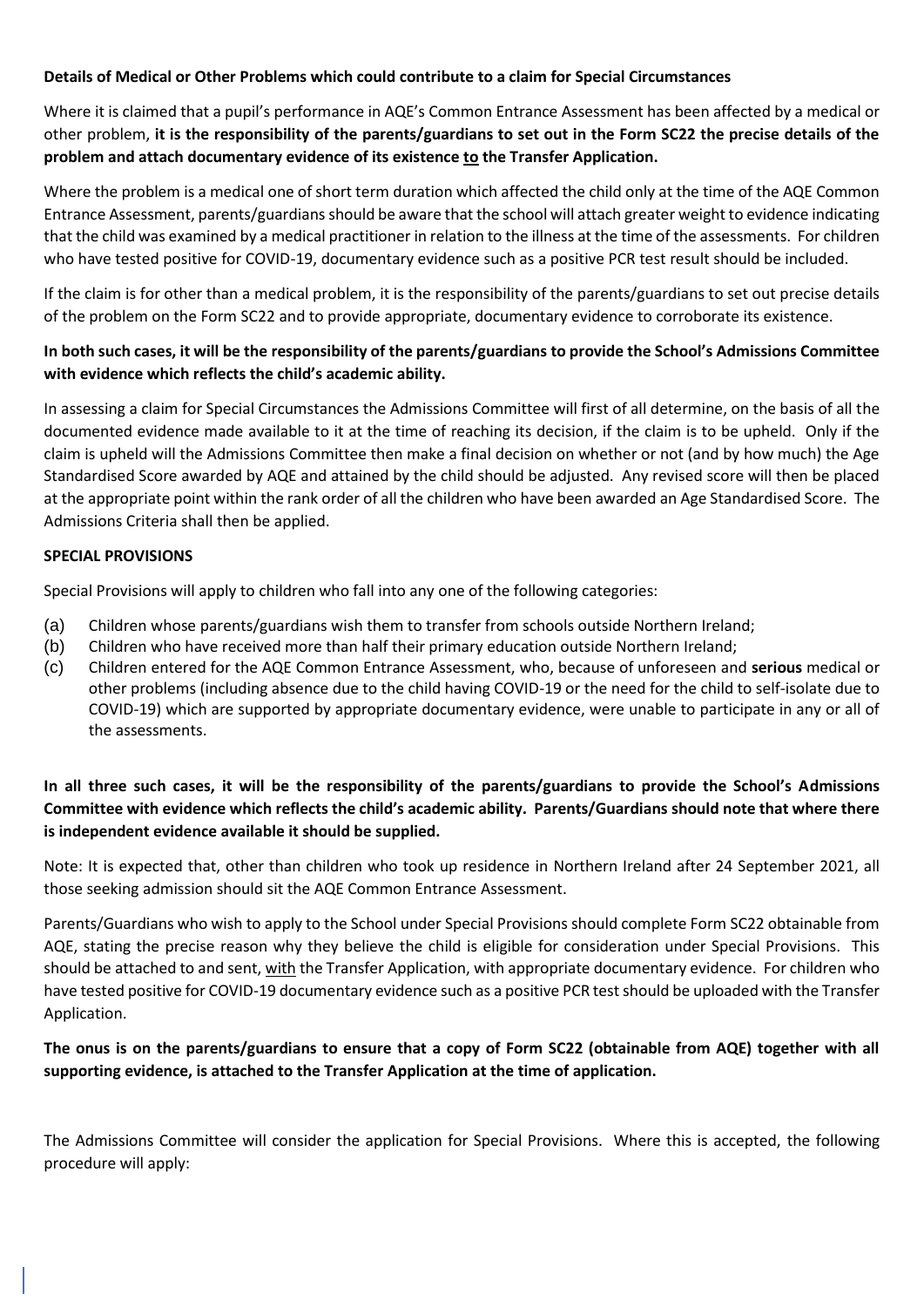- (a) The Admissions Committee will consider any documentary material which will enable it to make an educational judgement as to what the candidate would have obtained in the AQE Common Entrance Assessment had Special Provisions not been applied.
- (b) The Admissions Committee will determine, on the basis of all the available assessment information, an appropriate Age Standardised Score for the child. This score will then be placed at the appropriate point within the rank order of all the children who have been awarded an Age Standardised Score by AQE. The Admissions Criteria shall then be applied.

### **SPECIAL EDUCATIONAL NEEDS**

The procedures for children in receipt of a Statement of Special Educational Needs will operate outside the normal Open Enrolment procedures, in order to ensure that such children are provided with the most appropriate school placement. Further advice may be obtained from the Education Authority.

## **NOTE TO PARENTS/GUARDIANS**

# **It is the responsibility of parents/guardians to ensure that the online form is completed in full and that all relevant information is recorded on, or attached to, the Transfer Application by the date of receipt by the School.**

If the Board of Governors becomes aware of any irregularity in the AQE number quoted on the Transfer Application it reserves the right to reject the application made on behalf of the child for admission to the School.

# **THE VERIFICATION OF INFORMATION PROVIDED**

- Parents/Guardians should note that the information contained within an application that qualifies the child for admission will be verified.
- The Admissions Committee therefore reserves the right to require such supplementary evidence as it may determine to support or verify information on the Transfer Application.
- This information will be requested from successful children on or shortly after 21 May 2022 when they have been notified of their allocation of a place at the School.
- Parents/Guardians should also note that the provisions of false information or incorrect information or the failure to provide verifying documents according to the required deadline may result in either the withdrawal of a place or the inability of the School to offer a place.

### **ADMISSIONS FOLLOWING THE CONCLUSION OF THE TRANSFER PROCESS UNTIL 31 AUGUST 2022.**

### **WAITING LISTS**

A waiting list consisting of applications on behalf of children who have sought admission but have been unsuccessful will operate following the conclusion of the Transfer Process **(**21 May 2022**).** Should a place become available then decisions will be taken by applying the Year 8 Admissions Criteria to those pupils who have been unsuccessful in their application.

### **NEW APPLICATIONS**

Parents/Guardians who wish their child to be considered for admission in the event of a place arising after the conclusion of the Transfer Process (21 May 2022) and before 1 September 2022 should, in the first instance, write to the Principal stating this. An acknowledgement will be issued and advice on how to proceed will be given. If a place(s) becomes available before 1 September 2022 and there are more children seeking admission than there are places available then decisions will be taken by applying the Year 8 Admissions Criteria to those pupils seeking admission at the time the place(s) becomes available. Should the Admissions Committee determine that a child, who has arrived in Northern Ireland after the Transfer Process has been concluded and is seeking admission to the School, is suitable for admission, and all places have been allocated, it will seek the approval from the Department of Education to admit the child through the allocation of an additional place.

## **ADMISSION INTO YEAR 8 AFTER 1 SEPTEMBER 2022**

Parent(s)/Guardian(s) of any child on whose behalf an application for admission to the school has been sought, but has been unsuccessful, and who wish that child to be considered for admission in the event of a place arising after the beginning of the academic year, should write to the Principal stating this. An acknowledgement will be issued. The name of the child will then be on a waiting list which will operate after 1 September 2022.